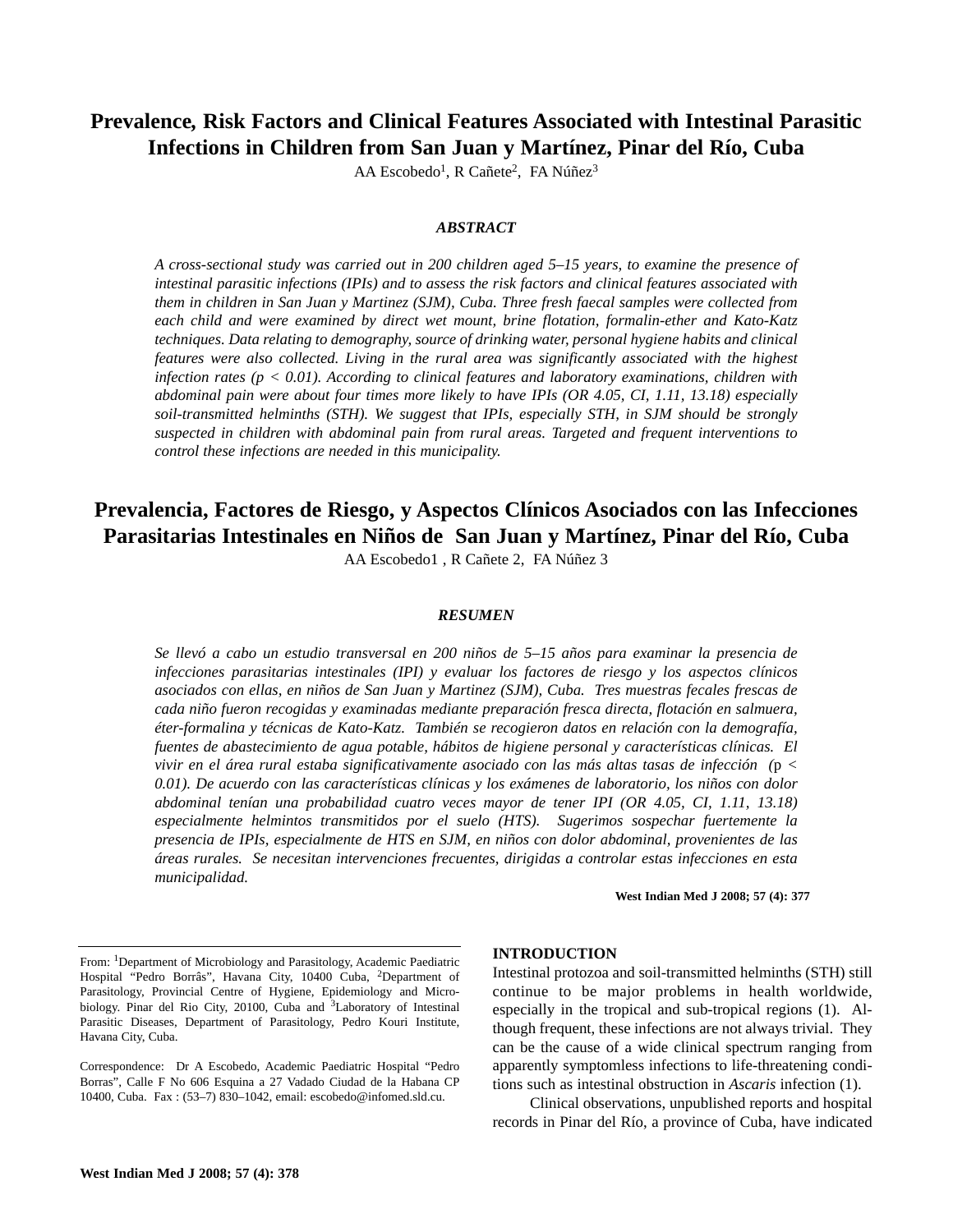that intestinal parasitic infections (IPIs) are widely prevalent among pre-school and school children. Unfortunately, there is a lack of community-based studies which provide information on the epidemiology of these infections in this municipality. These data could be useful in understanding the patterns of infections and planning effective strategies for IPIs control.

The goal of the present study was to determine some of the main risk factors and clinical features associated with IPI in presumed healthy children who attend educational centres in San Juan y Martínez (SJM), a municipality of Pinar del Río, Cuba.

### **SUBJECTS AND METHODS**

**Study Area** – This study took place in SJM, a municipality of Pinar del Río, a province located in the western part of the Cuban archipelago. This municipality, which covers 409  $km<sup>2</sup>$ , has 47 181 inhabitants of whom 6617 (14.02%) are children from 1–15 years of age. The climate is mostly warm with a dry and a rainy season. SJM, as the rest of the country, has experienced economic and social changes during the past four decades. As a result, there has been a marked improvement in the life-style and in the health status of the inhabitants. The educational level of the population is to secondary school level or above and the majority of them work in tobacco plantations. Other crops in the area are vegetables, greens, rice and fruits. Healthcare is delivered by government primary healthcare polyclinics and family doctors dispensaries staffed by nurses and physicians.

**Sampling frames and selection:** We used randomized cluster samples based on classrooms (2). We aimed to achieve a sample of at least 180 children from 1 to 15 years. Using estimates of the design effect from previous surveys and given a prevalence of IPI of 55%, we calculated that these samples would give a precision (95% confidence interval [CI]) of 4%. The listing units were the classes which were randomly selected from each cluster with the aid of a random numbers table. As a result, 180 children were enrolled in the study and an additional 20 children were included for possible drop-outs. The children were selected randomly from all school-age children (defined as those between 6 and 15 years of age) and of all children enrolled in day-care centres.

**Parasitological Examination:** Three fresh faecal samples were collected from each child. They were examined by direct wet mount, brine flotation, formalin-ether and Kato-Katz techniques (3). Specimens positive for hookworm eggs were cultured according to Harada-Mori tube larval cultivation technique to verify whether the hookworm eggs excreted were eggs of *Necator americanus* or *Ancylostoma duodenale* (3).

**Data Collection:** A questionnaire was administered by the same observer (RC) to parents or legal guardians of each child and it covered the following selected areas (taking into account that these are the main characteristics commonly related to IPI): demographics, source of drinking water, personal hygienic habits of the children and clinical features. The latest were compared with the parasitological results in order to estimate the sensitivity, specificity and positive predictive value.

**Statistical Analysis:** All data derived from questionnaires and parasitological examinations were entered and analysed using EPI-INFO 6 statistical programme. Chi-square tests were used to assess the significance of the observed associations. The Fisher's exact test was used when required by data scarcity. The odds ratios (OR) with 95% confidence intervals (CI) were used to approximate the relative risk associated with exposure. A significant level of 0.05 was adopted for all tests.

**Ethical considerations:** The study protocol was approved by the Ethics Committee of the Institute "Pedro Kourí" and the local health authorities of SJM. Oral informed consent for participation was obtained from parents and legal guardians on behalf of their children, as the study posed no risk to participants. All those who harboured pathogenic IPI were referred to his/her general practitioner in order to be treated appropriately.

### **RESULTS**

All selected 200 participants took part in the study (response rate 100%). Among the studied sociodemographic characteristics and personal hygienic habits, only the place of residence was significantly associated with the prevalence of IPIs (Table 1). The overall prevalence of intestinal helminth infections was 59.5% in San Juan y Martínez, corresponding to prevalences of 40.5%, 35.5% and 5.5% for *A lumbricoides*, *T trichuria* and hookworm infections, respectively. *Giardia lamblia* was the commonest pathogenic protozoan found with 38.5% prevalence, followed by the complex *Entamoeba histolytica*/*E dispar* (3%)*.* The prevalences of IPI in general (156/166; 93.8%) and helminths were significantly higher in children living in rural areas than in those living in urban areas (26/34, 76.4%, *p* = 0.0034).

When clinical features, as well as age and gender, were tested as predictors for infections, only abdominal pain was associated with them (Table 1). Children with abdominal pain were about four times more likely to have IPI in their faecal specimens than children who had not (O.R, 4.05; CI, 1.11, 13.18). Its sensitivity, specificity and positive predictive value were 89%, 31.6% and 92.5%, respectively. The same symptom was also associated with an increased presence of STH (OR, 3.72; CI 1.03, 11.89). Sensitivity was 92.8%, specificity 20.2% and positive predictive value 59.2% (data not shown).

Table 2 shows the main helminthic and intestinal protozoan infections found and the relationship with age. The prevalence of *Ascaris* did not differ between age groups. However, the prevalence of *Trichuris* infection increased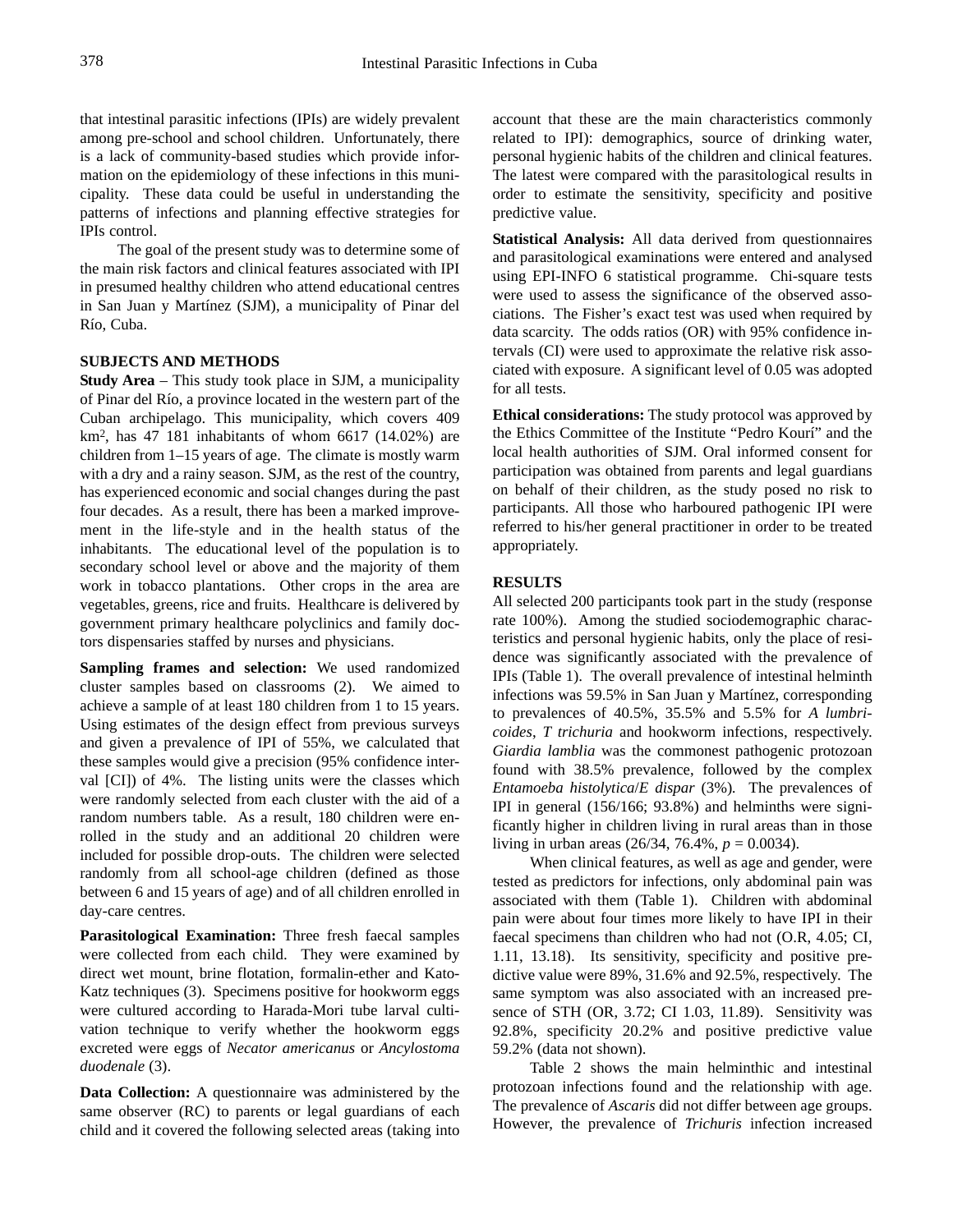#### Table 1: Significant relation for the intestinal protozoa and STH in the study population.

| Characteristics                     | Group                 | Investigated<br>children | Infected with<br>Protozoa or Helminths<br>No.<br>(% ) |        |                                                      |
|-------------------------------------|-----------------------|--------------------------|-------------------------------------------------------|--------|------------------------------------------------------|
| Sociodemographic<br>characteristics |                       |                          |                                                       |        | $P$ value                                            |
| Gender                              | Female                | 121                      | 110                                                   | (90.9) | $p = 0.9556$                                         |
|                                     | Male                  | 79                       | 72                                                    | (91.1) |                                                      |
| Age group                           | $< 6$ years           | 25                       | 21                                                    | (84)   |                                                      |
|                                     | 6-10 years            | 127                      | 117                                                   | (92.1) |                                                      |
|                                     | $> 10$ years          | 48                       | 44                                                    | (91.7) | $p = 0.4235$                                         |
| Residence                           | Rural                 | 166                      | 156                                                   | (93.8) | $p = 0.0034$ *                                       |
|                                     | Urban                 | 34                       | 26                                                    | (76.4) |                                                      |
| Water supply                        | Aqueduct              | 53                       | 47                                                    | (88.6) | $p = 0.6827$                                         |
|                                     | Non-aqueduct          | 147                      | 135                                                   | (91.8) |                                                      |
| <b>Educational</b> centre           | DCC                   | 10                       | 9                                                     | (90)   | $p = 1.00$                                           |
|                                     | Primary school        | 160                      | 147                                                   | (91)   |                                                      |
|                                     | Secondary school      | 20                       | 16                                                    | (80)   |                                                      |
|                                     | Special school        | 10                       | 10                                                    | (100)  |                                                      |
| Total                               | Investigated          | 200                      | 182                                                   | (91)   |                                                      |
| Personal hygienic                   |                       |                          |                                                       |        |                                                      |
| habits                              |                       |                          |                                                       |        | OR $\left[ \text{CI } p \text{ value} \right]$       |
| Drinking untreated<br>water         | Yes<br>N <sub>o</sub> | 3<br>197                 | $\mathfrak{2}$<br>180                                 | (66.6) | 0.19 [0.01-11.79] $p = 0.2475$ †                     |
|                                     |                       |                          |                                                       | (91.3) |                                                      |
| Sucking fingers and/or              | Yes                   | 103                      | 94                                                    | (91.2) | 1.07 [0.36-3.19] $p = 0.9094$                        |
| nail biting                         | N <sub>0</sub>        | 97                       | 88                                                    | (90.7) |                                                      |
| Eating fruits without               | Yes                   | 114                      | 105                                                   |        | $(92.1)$ 1.36 [0.46-4.07] $p = 0.7044$               |
| washing                             | N <sub>o</sub>        | 86                       | 77                                                    | (89.5) |                                                      |
| Walking barefoot                    | Yes                   | 160                      | 146                                                   |        | $(91.2)$ 1.16 [0.26-3.99] $p = 0.5034$ <sup>+</sup>  |
|                                     | N <sub>o</sub>        | 40                       | 36                                                    | (90.0) |                                                      |
| <b>Clinical features</b>            |                       |                          |                                                       |        |                                                      |
| Abdominal pain                      | Yes                   | 174                      | 162                                                   |        | $(93.1)$ 4.05 [1.11, 13.18] $p = 0.0202$ *           |
|                                     | No                    | 26                       | 20                                                    | (76.9) |                                                      |
| Diarrhoea                           | Yes                   | 90                       | 84                                                    |        | $(93.3)1.71$ [0.56-5.80]<br>$p = 0.4268$             |
|                                     | No                    | 110                      | 98                                                    | (89.1) |                                                      |
| Abdominal distension                | Yes                   | 24                       | 23                                                    |        | $(95.8)$ 2.46 [0.35-107.18] $p = 0.3330$ +           |
|                                     | No                    | 176                      | 159                                                   | (90.3) |                                                      |
| Vomiting                            | Yes                   | 54                       | 52                                                    |        | $(96.3)$ 3.20 [0.71-29.54] $p = 0.0885$ <sup>+</sup> |
|                                     | N <sub>o</sub>        | 146                      | 130                                                   | (89.0) |                                                      |

Note. OR= Odds ratio; CI = Confidence interval; \* Significant † Fisher's exact test

with rising age, from 36% in children less than 6 years up to 43.7% in children older than 10 years. At the same time, the risk of infection with *Trichuris* was higher in the group of children older than 10 years old [OR 4.08 CI, 1.11, 18.53] (Table 2). The prevalence of *Necator americanus* infection, the only specie of hookworm found, apparently increased in children in primary schools; however, a statistical analysis was not performed because of the small number of cases (data not shown).

The prevalence of *Giardia* was higher in those younger than 6 years of age (48%). Younger children were also at most risk to be infected than older children with ages between 6 and 10 years [OR 3.42; CI, 1.26, 9.13] (Table 2). In the case of *E histolytica/E dispar* infections, differences were not found among different age groups.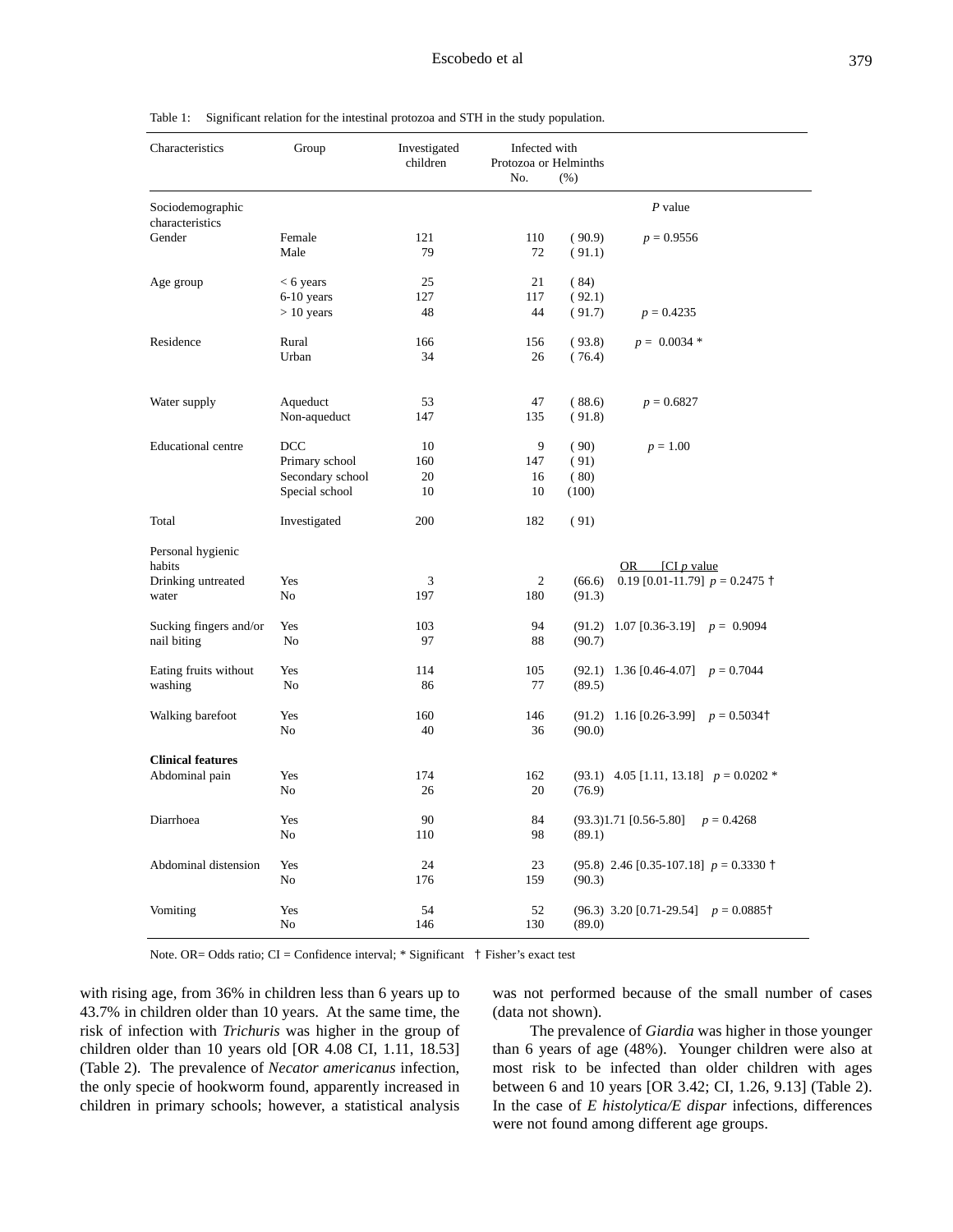| Species-age<br>(in years)   | Total | No             | OR<br><i>Infected</i><br>(% ) | 95% CI    | <i>p</i> value |                |
|-----------------------------|-------|----------------|-------------------------------|-----------|----------------|----------------|
| A lumbricoides              |       |                |                               |           |                |                |
| < 6                         | 25    | 9              | (36)                          | Reference | Reference      |                |
| $6 - 10$                    | 127   | 51             | (40.1)                        | 1.19      | $0.45 - 3.31$  | $p = 0.8690$   |
| >10                         | 48    | 21             | (43.7)                        | 1.38      | $0.46 - 4.29$  | $p = 0.6980$   |
| T trichuria                 |       |                |                               |           |                |                |
| < 6                         | 25    | $\overline{4}$ | (16)                          | Reference | Reference      |                |
| $6 - 10$                    | 127   | 46             | (36.2)                        | 2.98      | $0.92 - 12.60$ | $p = 0.0370$ † |
| >10                         | 48    | 21             | (43.7)                        | $4.08*$   | $1.11 - 18.53$ | $p = 0.0153$ † |
| G lamblia                   |       |                |                               |           |                |                |
| < 6                         | 25    | 12             | (48)                          | $3.42*$   | $1.26 - 9.13$  | $p = 0.0108$   |
| $6 - 10$                    | 127   | 27             | (16.1)                        | Reference | Reference      |                |
| >10                         | 48    | 11             | (22.9)                        | 1.10      | $0.45 - 2.58$  | $p = 0.9747$   |
| $E$ histolytica/ $E$ dispar |       |                |                               |           |                |                |
| < 6                         | 25    | 1              | (4)                           | 2.60      | $0.04 - 51.47$ | $p = 0.4190$ † |
| $6 - 10$                    | 127   | 2              | (1.1)                         | Reference | Reference      |                |
| >10                         | 48    | 3              | (6.2)                         | 4.17      | 0.46–50.89     | $p = 0.1276$ † |

Table 2: Main helminthic infections and pathogenic intestinal protozoa diagnosed according to age of children in San Juan y Martinez

Note.  $OR = Odds$  ratio;  $CI = Confidence$  interval

\*Significant † Fisher's exact test

#### **DISCUSSION**

As was observed in a previous study (4), IPIs are highly prevalent in SJM. The risk factor strongly associated with these infections was the children's zone of residence. The results of the present study are in agreement with that obtained in Albania (5) and in Turkey (6) in which residence in rural areas was found associated with these infections. This was not a surprise since STHs were the majority of infections diagnosed. These infections are also mainly transmitted when defecation occurs in the open (a very frequent practice in rural SJM) which leads to a high level of contamination of the environment and an increased possibility of acquisition of infection by a new host. Children in the rural SJM are likely to play in the environment nearby their homes and also some of them help their parents in agricultural work. A risk factor for IPIs in previous studies was the educational level of the parents (6–8), sometimes or never usage of toilet paper, washing anal area with hands after defaecation (6), large size of family or living in relatively crowded conditions (9–12), the level of sanitation and socio-economic status (9, 10, 12, 13) and poor personal health habits (13). All of these show that risk factors for IPIs may vary among different settings and populations. This is not unexpected if we take into consideration that these infections have multiple risk factors. Also, the lack of significant socio-economic factors may reflect the relative homogeneity of the study population and the fact that, at the community level, more proximate human factors determine IPIs risk. Studies in other municipalities and ages in Pinar del Río province would contribute to a clearer picture of the most relevant risk factors for IPI.

Intestinal parasitic infections are frequently reported as asymptomatic or "silent" infections. This means that a large number of persons in the community would not be identified and treated if there was not screening, they would therefore remain as a potentially infective pool in the population. Although we did not control the other potential causes of abdominal pain, we showed a strong association between parasitic infections and this symptom and the present result highlights its importance as a predictor of these infections in some populations. In a Venezuelan study, this symptom was also associated with *Ascaris* and *Blastocystis* infection (14), the two most frequently found IPI in this municipality (4). Other studies have shown symptoms related to IPI but others have failed to identify symptoms or signs significantly associated with STH. In an Ethiopian study, a morbidity questionnaire was employed to identify communities with a high prevalence of geohelminth infections and results indicate the potential of using reported 'worms' as a means of rapid assessment for identifying communities with a high prevalence of geohelminth infection, especially *Ascaris lumbricoides* and diarrhoea to identify *T trichuris* (15). However, in an earlier study in Tanzania, no symptom or sign was significantly associated with any geohelminth infection (16).

Concerning STH infections, *T trichuria*, the most prevalent intestinal parasitic infection in Cuba and the Caribbean region (17, 18) was more prevalent in the older children studied. Similar to the present study, other reports in Cuba document that this infection tends to reach a peak in childhood and early adolescence, followed by a stable decline to adulthood (17); the same has been observed in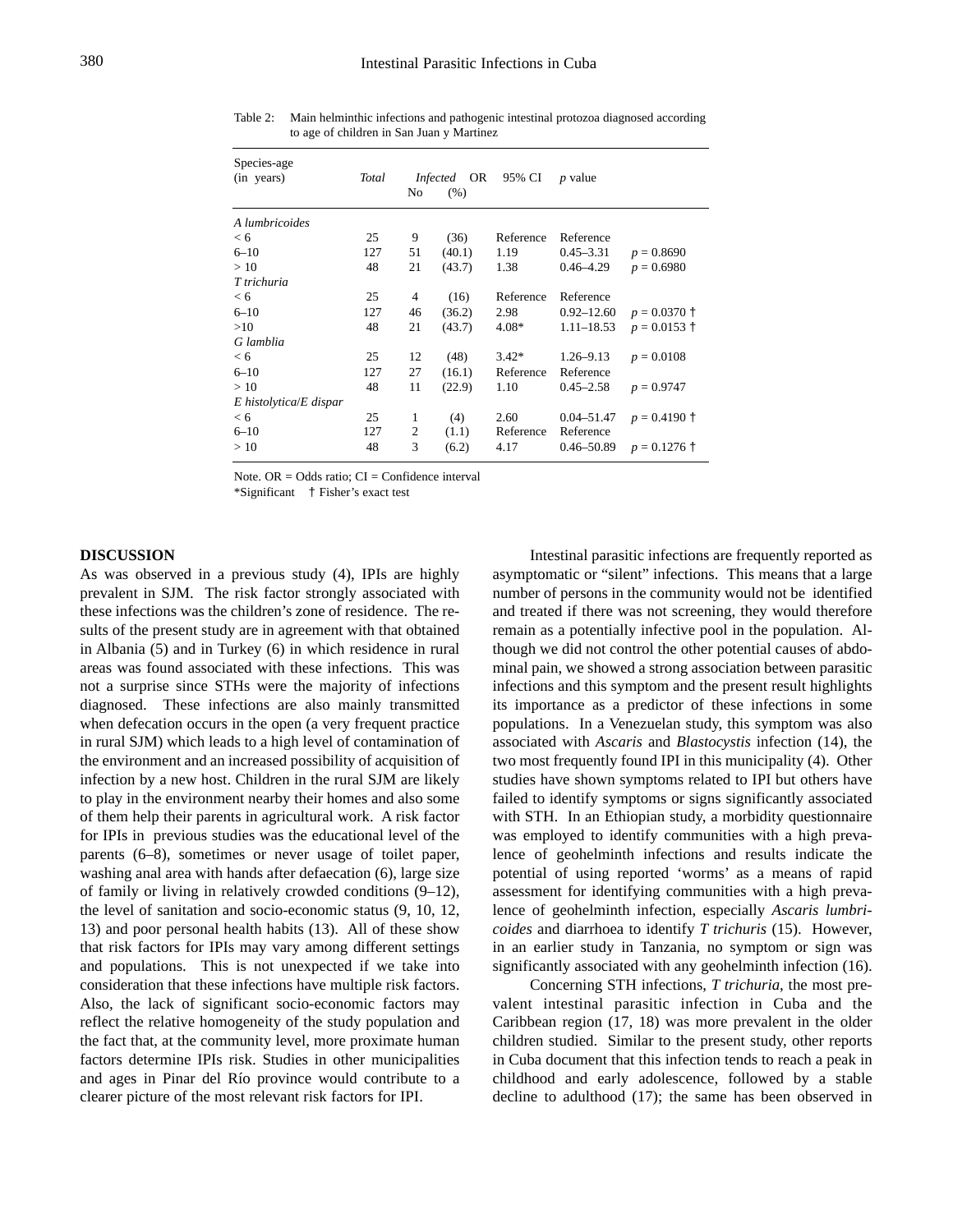other geographical areas (19, 20). The reasons for this are not entirely clear but may include differences in host factors. It has been suggested that the prevalence of infection is decreased by prior exposure and the development of subsequent resistance acquired with age (21) but it could also be explained by age-specific variation in exposure (22).

Pathogenic intestinal protozoa were found in a number of children but *Giardia* infection was found to be increased in children before the age of 6 years compared with older children. This trend conforms to the findings of other studies (23, 24) and may have several explanations. First, the agedependent decline in *Giardia* infection rates may be related to anti-*Giardia* immunity (24–26) and, secondly, the acquisition of better hygienic practices which makes the avoidance of this human protozoan infection easier (27).

Regarding *E histolytica/E dispar* complex, we did not find differences in the infection rates among the different age groups, however, these data should be considered with caution taking into consideration the small number of these infections and the wide confidence intervals. The overall rates of infection with *E histolytica*/*E dispar* were low and found to be similar to other studies carried out in Cuba (23, 28, 29), suggesting that infection with this complex is not high as in other countries. The techniques used in this study did not allow the differentiation between *E histolytica* and *E dispar* species; however, in a previous study of isoenzyme patterns of 42 isolates from Cuban patients, it was confirmed that *E dispar* was the only detected specie (30).

In summary, abdominal pain had a high sensitivity for prediction of IPIs and STHs in children from SJM. It is necessary to design the appropriate strategies to decrease the prevalence of IPI in this municipality.

## **ACKNOWLEDGEMENTS**

We thank all children, parents, teachers and school staff who generously participated in the study.

#### **REFERENCES**

- 1. Savioli L, Bundy DAP, Tomkins A. Intestinal parasitic infections: a soluble public health problem. Trans R Soc Trop Med Hyg 1992; **86:** 353–4.
- 2. Bennett S, Woods T, Liyanage WM, Smith DL. A simplified general method for cluster-sample surveys of health in developing countries. World Health Stat Q 1991; **44:** 98–106.
- 3. Garcia LS, Bruckner DA 1993. *Diagnostic Medical Parasitology. Macroscopic and Microscopic Examination of Fecal Specimens*. In: *Disgnostic Medical Parasitology* Washington, DC: American Society for Microbiology; 501–40 pp.
- 4. Escobedo AA, Núñez FA, Cañete R. Intestinal protozoan and helminth infections in the Municipality San Juan y Martínez, Pinar del Río, Cuba. Trop Doct 2006; in press.
- 5. Spinelli R, Brandonisio O, Serio G, Trerotoli P, Ghezzani F, Carito V et al. Intestinal parasites in healthy subjects in Albania. Eur J Epidemiol 2006; **21:** 161–6.
- 6. Okyay P, Ertug S, Gultekin B, Onen O, Beser E. Intestinal parasites prevalence and related factors in school children, a western city sample-Turkey. BMC Public Health 2004; **4:** 64.
- 7. Naish S, McCarthy J, Williams GM. Prevalence, intensity and risk factors for soil-transmitted helminth infection in a South Indian fishing village. Acta Trop 2004; **91:** 177–87.
- 8. Nematian J, Nematian E, Gholamrezanezhad A, Asgari AA. Prevalence of intestinal parasitic infections and their relation with socio-economic factors and hygienic habits in Tehran primary school students. Acta Trop 2004; **92:** 179–86.
- 9. Holland CV, Taren DL, Crompton DW, Nesheim MC, Sanjur D, Barbeau I et al. Intestinal helminthiases in relation to the socioeconomic environment of Panamanian children. Soc Sci Med 1988; **26:** 209–13.
- 10. Rajeswari B, Sinniah B, Hussein H. Socio-economic factors associated with intestinal parasites among children living in Gombak, Malaysia. Asia Pac J Public Health 1994; **7:** 21–5.
- 11. Karrar ZA, Rahim FA. Prevalence and risk factors of parasitic infections among under-five Sudanese children: a community based study. East Afr Med J 1995; **72:** 103–9.
- 12. Gunawardena GS, Karunaweera ND, Ismail MM. Socio-economic and behavioural factors affecting the prevalence of *Ascaris* infection in a low-country tea plantation in Sri Lanka. Ann Trop Med Parasitol 2004; **98:** 615–21.
- 13. Rinne S, Rodas EJ, Galer-Unti R, Glickman N, Glickman LT. Prevalence and risk factors for protozoan and nematode infections among children in an Ecuadorian highland community. Trans R Soc Trop Med Hyg 2005; **99:** 585–92.
- 14. Miller SA, Rosario CL, Rojas E, Scorza JV. Intestinal parasitic infection and associated symptoms in children attending day care centres in Trujillo, Venezuela. Trop Med Int Health 2003; **8:** 342–7.
- 15. Jemaneh L, Lengeler C. The use of morbidity questionnaires to identify communities with high prevalence of geohelminth infections in Gondar region, Ethiopia*.* Ethiop Med J 2001; **39:** 213–28.
- 16. Booth M, Mayombana C, Machibya H, Masanja H, Odermatt P, Utzinger Jet al. The use of morbidity questionnaires to identify communities with high prevalences of schistosome or geohelminth infections in Tanzania. Trans R Soc Trop Med Hyg 1998; **92:** 484–90.
- 17. Núñez-Fernández FA, Sanjurjo-González E, Bravo JR, Carballo D, Finlay-Villalvilla CM. Trichuriasis en Cuba. Rev Cubana Med Trop 1993; **45:** 42–5.
- 18. Michael E, Bundy DAP, Hall A, Savioli L, Montresor A. This wormy world: Fifty years on- The challenge of controlling common helminthiases of humans today. Parasitol Today 1997; **13:** poster in part II.
- 19. Bundy DA, Cooper ES, Thompson DE, Anderson RM, Didier JM. Agerelated prevalence and intensity of *Trichuris trichiura* infection in a St. Lucian community. Trans R Soc Trop Med Hyg 1987; **81:** 85–94.
- 20. Bundy DA, Cooper ES. *Trichuris* and trichuriasis in humans. Adv Parasitol 1989; **28:** 107–73.
- 21. Cooper PJ 2002. The Geohelminths: *Ascaris, Trichuris* and Hookworm. In: Holland CV, Kennedy, MW (Eds.) Dordrecht: Kluwer; 89 pp.
- 22. Bundy DA, Medley GF. Immuno-epidemiology of human geohelminthiasis: ecological and immunological determinants of worm burden. Epidemiol Infect 1992; 104 (Suppl.): 105–19.
- 23. Mendoza D, Núñez FA, Escobedo A, Pelayo L, Fernández M, Torres D et al. Intestinal parasitic in 4 guarderías infantiles de San Miguel del Padrón, Ciudad de La Habana, 1998. Rev Cubana Med Trop 2001; **53:** 189–93.
- 24. Hlavsa MC, Watson JC, Beach MJ. Giardiasis Surveillance United States, 1998–2002. MMWR Surveill Summ 2005; **54:** 9–16.
- 25. Isaac-Renton JL, Lewis LF, Ong CS, Nulsen MF. A second community outbreak of waterborne giardiasis in Canada and serological investigation of patients. Trans R Soc Trop Med Hyg 1994; **88:** 395–9.
- 26. Faubert G. Immune response to *Giardia duodenalis*. Clin Microbiol Rev 2000; **13:** 35–54.
- 27. Cifuentes E, Gomez M, Blumenthal U, Tellez-Rojo MM, Romieu I, Ruiz-Palacios G et al. Risk factors for *Giardia intestinalis* infection in agricultural villages practicing wastewater irrigation in Mexico. Am J Trop Med Hyg 2000; **62:** 388–92.